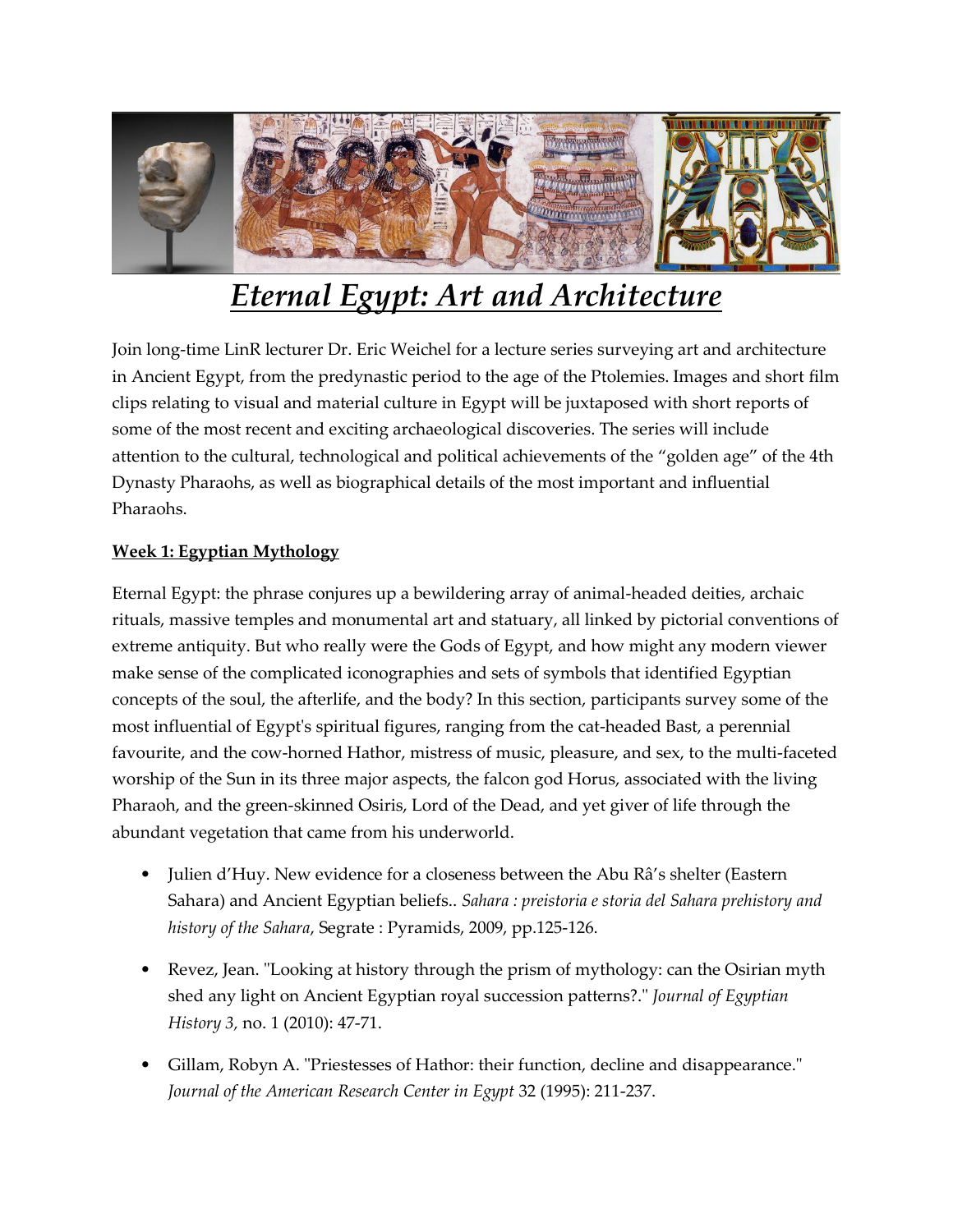- Prof. Scott B.Noegel, "Apollonius' Argonautika and Egyptian Solar Mythology.", *The Classical World* 97/2 (2004), 123-136.
- Kampakoglou, Alexandros. "Danaus βουγενής: Greco-Egyptian Mythology and Ptolemaic Kingship." *Greek, Roman, and Byzantine Studies* 56, no. 1 (2015): 111-139.

#### **Week 2: Predynastic and Old Kingdom**

In this section, participants explore the interconnection between the rise of socially-stratified farming communities along the Nile and the formation of civic cults which that transformed Egypt into the world's first imperial state, one backed by unprecedented control over resources, both labour and material. Specific topics and works under consideration include recent research on indigenous cosmology in the Sahara, pottery and grave goods from Naqada, the emergence of heirloom prestige items, such as the famous Narmer Palette, which were used as dynastic props in ritual and display, and the splendid technical and artistic achievements of the Old Kingdom, including statues of the divine Kings (Khafre enthroned), the imposing monumentality of the Giza Pyramids, and the wonderful alabaster statue, and delightful inscriptions, of the child-king Pepi II.

- Williams, Bruce, Thomas J. Logan, and William J. Murnane. "The Metropolitan Museum knife handle and aspects of pharaonic imagery before Narmer." *Journal of Near Eastern Studies* 46, no. 4 (1987): 245-285.
- Wengrow, David. "Rethinking 'cattle cults' in early Egypt: towards a prehistoric perspective on the Narmer palette." *Cambridge Archaeological Journal* 11, no. 1 (2001): 91- 104.
- Hendrickx, Stan, and Frank Förster. "Early Dynastic art and iconography." *A Companion to Ancient Egypt* 2 (2010): 826-852.

# **Week 3: Middle Kingdom**

If the Old Kingdom's collapse into over a century of civil strife became a proverbial metaphor for social decay, both for the Ancient Egyptians themselves and for contemporary political worldviews, the First Intermediate Period was a time of cultural recapitulation in Egypt, where new artistic conventions and social structures set the framework for the daunting achievements of the Middle Kingdom Pharaohs. In this unit, we examine some of the magnificent jewelry found in the tombs of royal women, explore the highly personal style of sculpture patronized by the Pharaohs Amenemhat II and Senusret III, and survey a few of the intricately detailed models of domestic households that suggest something of daily life in this much under-studied period. We close with a look at some of the tantalizing recent discoveries from northern Egypt,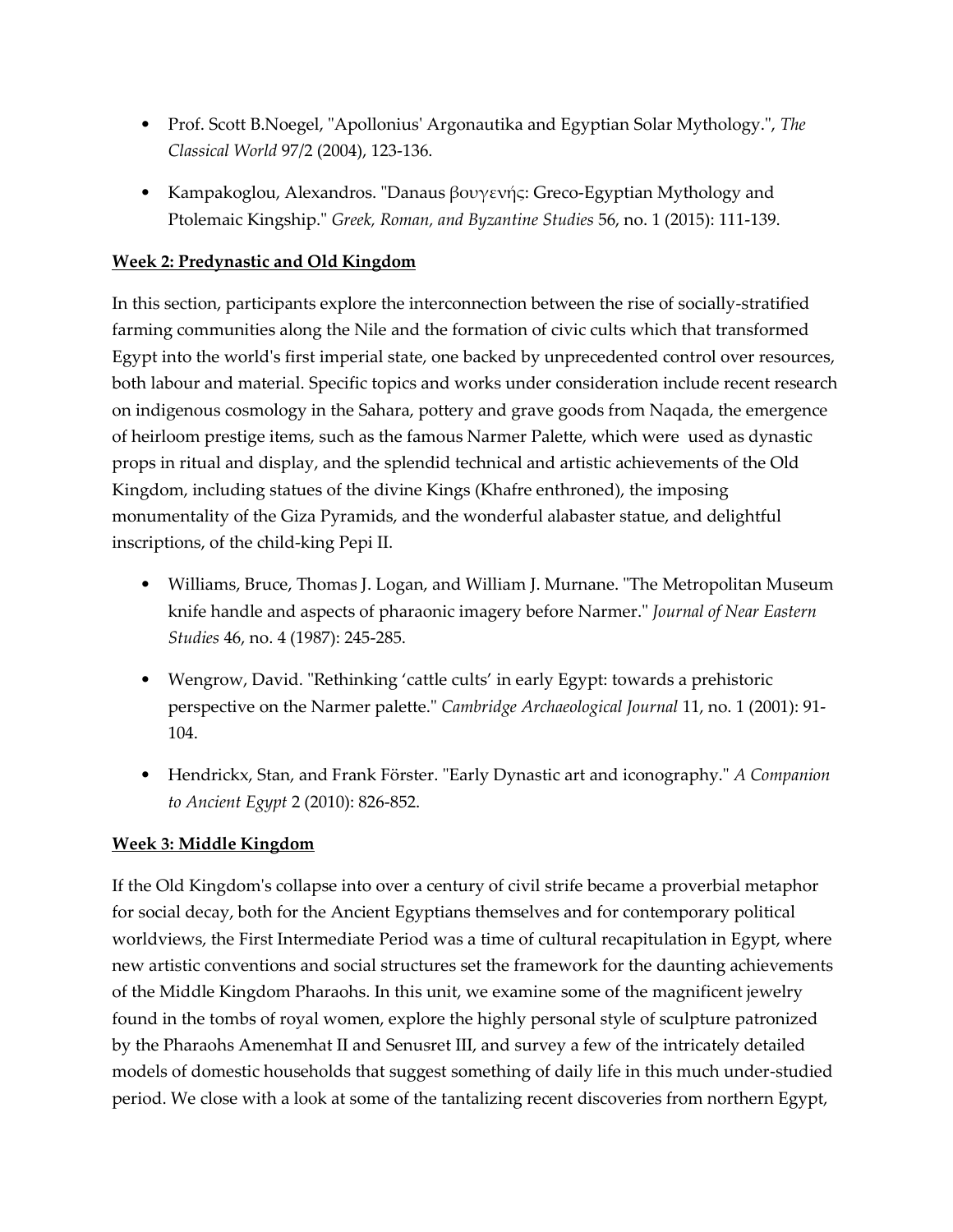where new material and epigraphic evidence suggests a reappraisal of the enigmatic "Hyksos" is long over-due.

- Willems, Harco. "The First Intermediate Period and the Middle Kingdom*." A Companion to Ancient Egypt* 1 (2010): 81-100.
- El-Khadragy, Mahmoud, Jochem Kahl, and Eva-Maria Engel. "The First Intermediate Period Tombs at Asyut Revisited." *Studien zur Altägyptischen Kultur* (2004): 233-243.
- Arnold, Dorothea. "Amenemhat I and the early Twelfth Dynasty at Thebes." *Metropolitan Museum Journal* 26 (1991): 5-48.
- Markowitz, Yvonne J. "The Allure of Ancient Egyptian Jewelry." *Aegyptiaca. Journal of the History of Reception of Ancient Egypt* 2 (2018): 138-149.

## **Week 4: The New Kingdom: the 18th Dynasty**

Egypt's economic, political and cultural achievements reached new heights under the 18th-Dynasty Pharaohs, whose homeland in Thebes became the staging ground for successively more spectacular building programmes. The great temples at Karnak and Luxor, the labyrinthine rock-cut tombs of the Valley of the Kings, and the military conquests in Syria-Palestine and naval expeditions to Punt all date largely from this period. But Egypt also saw complex revolutions in norms of gender and power, which came to a dizzying head under the rule of the heretic Pharaoh Akhenaten, whose new religion and new capital city were a startling deviation from Egypt's ancient and sacred traditions. If the Amarna period, with its association with emotive, highly expressive and innovative art, and with the life and death of Akhenaten's eventual successor, Tutankamun, have made it famous in our own day, in Egypt itself the return to canonical forms of aesthetic and religious expression under the 19th Dynasty appears to have been widely celebrated. Specific works under consideration in this unit include the Colossi of Memnon, the Osiride Statuary of Hatshepsut at Deir el-Bahari, the Amarna stelae, the fascinating and sensual sculptures of Nefertifi and her daughters, and the gleaming, gilded treasures of King Tut, whose funerary equipment provides a poignant glimpse at the personal histories of these well-known historical figures.

- Güner, Serdar, and Daniel Druckman. "Identification of a princess under incomplete information: an Amarna story." *Theory and Decision* 48, no. 4 (2000): 383-407.
- Johnson, W. Raymond. "Amenhotep III and Amarna: Some new considerations." *The Journal of Egyptian Archaeology* 82, no. 1 (1996): 65-82.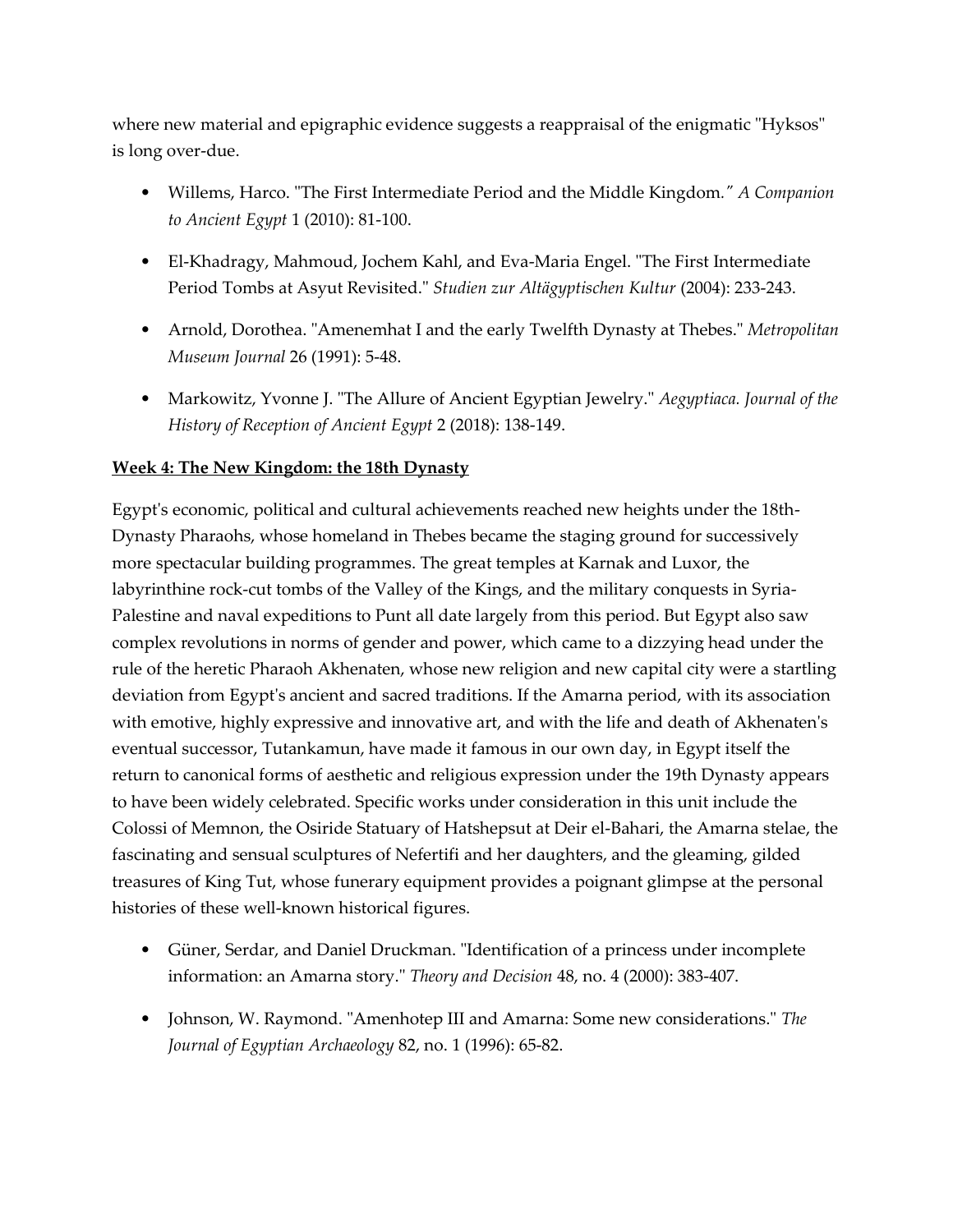• Panagiotopoulos, Diamantis. "Foreigners in Egypt in the Time of Hatshepsut and Thutmose III." (2006): 370-412.

#### **Week 5: The New Kingdom: Ramesside Period and the Late Period**

"She for who the Sun Shines": Queen Nefertari, first and most significant wife the great Pharaoh Rameses II, was the possessor of one of the finest and most splendidly-decorated tombs of any royal woman in the Bronze Age. The programme of religious painting lining the walls of Nefertari's tomb contains a wealth of information about Ancient Egyptian spiritual belief systems in the New Kingdom, including highly complex understandings of the sun, resurrection, justice, fertility, and wisdom. Rameses II himself, while he does not figure in his wife's tomb (at least directly), left a more monumental legacy of towering colossi, imposing temples (such as those at Abu Simbel, cut piece-by-piece from their original location near the Nile in 1965 and reassembled safely away from the rising waters of Lake Nasser), and the dubious association with the biblical Pharaoh in Exodus, thus featuring in many 20th-century filmic depictions of Egypt. However, for all Rameses' famed power, in the century after his death Rameses III would be forced to resist the incoming hordes of the Sea Peoples, who sacked much of the Eastern Mediterranean, bringing an end to the Bronze Age and ushering in a socalled "Dark Age" that would last for four centuries. In these turbulent times, Egypt fell under foreign dominion, first by the Libyans from the West, then by the Nubians from the south, and eventually by the Assyrians and the Persians to the East. Alexander of Madecon, arriving in 332 BCE, was widely hailed as a liberator. Yet this "Late" period of Egyptian cultural life is marked by a splendid Renaissance in Egypt's artistic traditions, where sculptors, painters, carvers and decorators used Old Kingdom precedents for inspiration, reinvigorating aesthetic practices that were, by this point, already several millenia old.

- Hollis, S.T., 2009. Hathor and Isis in Byblos in the second and first millennia BCE. *Journal of Ancient Egyptian Interconnections*, 1(2), pp.1-8.
- McCarthy, Heather Lee, and Heather McCarthy. "The Osiris Nefertari: A Case Study of Decorum, Gender, and Regeneration*." Journal of the American Research Center in Egypt* 39 (2002): 173-195.
- Dodson, Aidan. "The problem of Amenirdis II and the heirs to the office of God's wife of Amun during the twenty-sixth dynasty." *The Journal of Egyptian Archaeology* 88, no. 1 (2002): 179-186.
- Teeter, Emily. "Celibacy and Adoption among God's Wives of Amun and Singers in the Temple of Amun: A Re-examination of the Evidence." *Gold of Praise: Studies on Ancient Egypt in Honor of Edward F. Wente* (1999): 405-414.